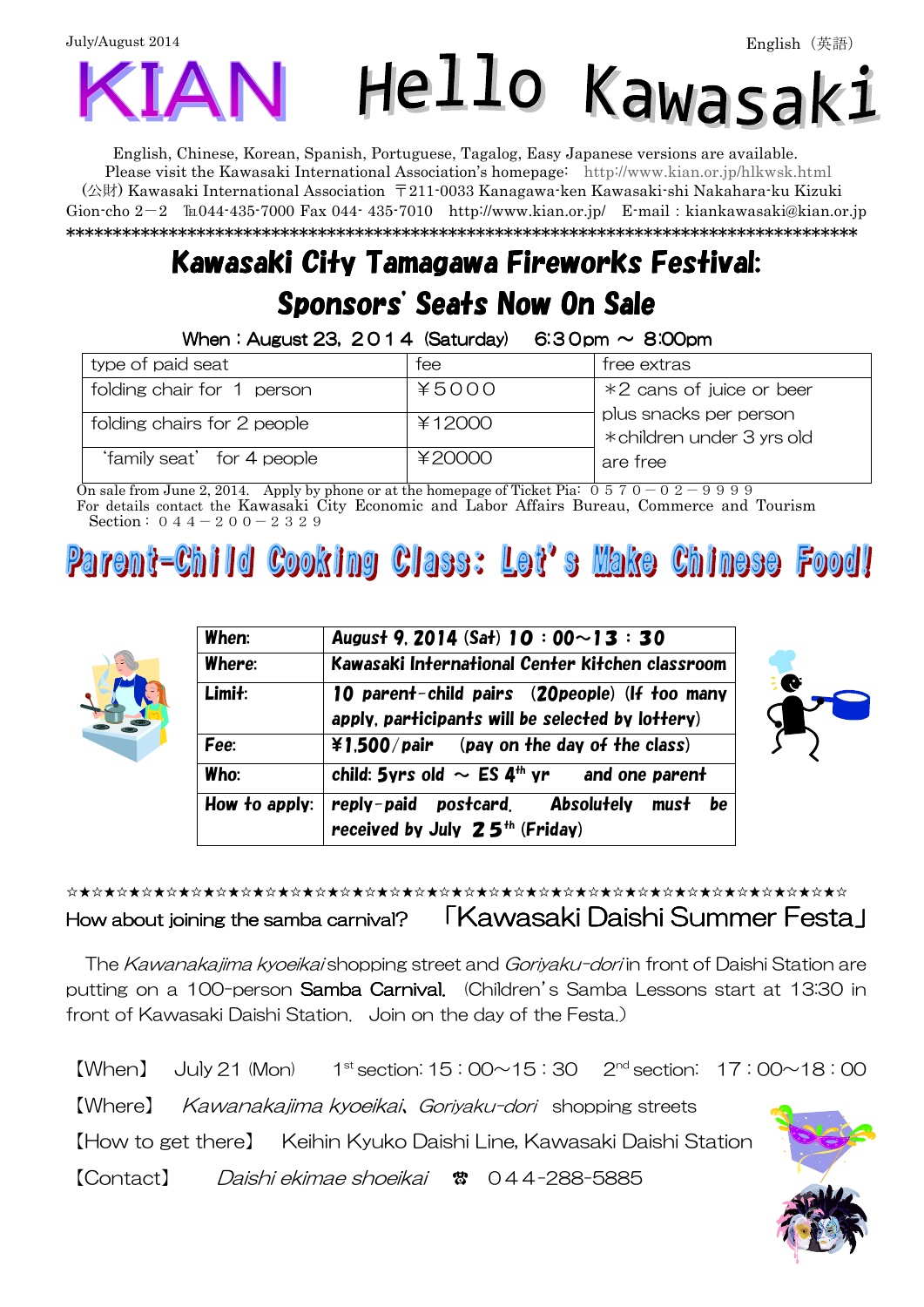### $\sim$ Where To Study Japanese In Kawasaki City: $\sim$



| Ward          | Class Name                               | Day                                         | Time                                          | Fee                                                                                                                                                                                                                                                                                                                                                                                                                                                                                                                                                     | Childcare?                                                      | Contact Info                                                                         | Place                                                                                                                       |
|---------------|------------------------------------------|---------------------------------------------|-----------------------------------------------|---------------------------------------------------------------------------------------------------------------------------------------------------------------------------------------------------------------------------------------------------------------------------------------------------------------------------------------------------------------------------------------------------------------------------------------------------------------------------------------------------------------------------------------------------------|-----------------------------------------------------------------|--------------------------------------------------------------------------------------|-----------------------------------------------------------------------------------------------------------------------------|
| Kawa<br>-saki | Nihongo<br>Hiroba                        | Wed                                         | 19:00 $\sim$<br>20:30                         | None                                                                                                                                                                                                                                                                                                                                                                                                                                                                                                                                                    | Yes: from age 2<br>$\sim 6$<br>¥900/ year                       | Kyoiku Bunka<br>Kaikan<br>(Nihongo tanto)<br>044-233-6361<br>FAX 044-244-2347        | 15 min. walk from JR<br>Kawasaki Stn.                                                                                       |
|               | Fureai Kan                               | Tues                                        | $10:00\!\sim$<br>11:30                        | mater-<br>ials<br>fee                                                                                                                                                                                                                                                                                                                                                                                                                                                                                                                                   | Yes: from age 1<br>¥800/year                                    | Fureai Kan<br>044-276-4800<br>FAX 044-287-2045                                       | from JR Kawasaki<br>Stn. East exit take<br>Bus #16 for                                                                      |
|               |                                          | Fri                                         | 10 : 00 $\sim$<br>11:30                       |                                                                                                                                                                                                                                                                                                                                                                                                                                                                                                                                                         |                                                                 |                                                                                      | Kawasaki Daishi;<br>alight at Yotsukado.                                                                                    |
| Sai<br>-wai   | Saiwai<br>Nihongo<br>Gakkyū              | Wed                                         | $10:00\!\sim$<br>$11\div 30$                  | ¥600/<br>year                                                                                                                                                                                                                                                                                                                                                                                                                                                                                                                                           | Yes: from age 1<br>¥1200/year                                   | Saiwai Shimin<br>Kan<br>(Nihongo)                                                    | Saiwai Shimin Kan<br>15 min. walk from<br>Yakō Station on JR<br>Nanbu Line                                                  |
|               |                                          | Thurs                                       | $19:00 \sim$<br>20:30                         | mater<br>ials<br>fee                                                                                                                                                                                                                                                                                                                                                                                                                                                                                                                                    | none                                                            | tanto)<br>044-541-3910<br>FAX 044-555-8224                                           |                                                                                                                             |
|               | Nihongo<br>World                         | $2nd$ &<br>4 <sup>th</sup><br>Tues          | $10:00 \sim$<br>12:00                         | ¥100/<br>lesson                                                                                                                                                                                                                                                                                                                                                                                                                                                                                                                                         | $\mathop{\mathrm{Yes}}$ : from age $1$<br>insurance<br>required | Keiko Ikeda<br>090-5538-8798                                                         |                                                                                                                             |
|               | Kokusai<br>Kōryū<br>Nihongo Salon        | $1^{\rm st} \&$<br>3 <sup>rd</sup><br>Thurs | $10:00 \sim$<br>11:30                         | none                                                                                                                                                                                                                                                                                                                                                                                                                                                                                                                                                    | Yes : from age 1<br>(free of charge)                            | Hiyoshi<br>Bunkan<br>(Nihongo tanto)<br>044 587 1491<br>FAX 044-587-1494             | 20min. walk from<br>Kashimada Sta. on<br>JR Nanbu Line/<br>15min. walk from<br>Shin Kawasaki Stn.<br>on JR Yokosuka Line    |
|               | Nakahara<br>Nihongo<br>Gakkyū            | Tues                                        | $10:00 \sim$<br>12:00                         | mater<br>ials<br>fee                                                                                                                                                                                                                                                                                                                                                                                                                                                                                                                                    | Yes : from age $2$<br>¥1000/year                                | Nakahara<br>Shimin Kan<br>Kan<br>(Nihongo tanto)<br>044 433 7773<br>FAX 044-430-0132 | Nakahara Shimin                                                                                                             |
|               |                                          |                                             | $18:30 \sim$<br>20:30                         | none                                                                                                                                                                                                                                                                                                                                                                                                                                                                                                                                                    | none                                                            |                                                                                      | 3 min. walk from<br>Musashi Kosugi Stn.                                                                                     |
|               | Nihongo<br>Class<br>[Sekaijin]           | Fri                                         | 18 : 30 $\sim$<br>20:30                       | none                                                                                                                                                                                                                                                                                                                                                                                                                                                                                                                                                    | none                                                            | Tomiko Oshima<br>044-799-9303                                                        | on JR Nanbu Line,<br>Tokyu Toyoko Line,<br>Meguro Line                                                                      |
| Naka          | Kawasaki<br>-shi Kokusai<br>Kōryū Kyōkai | Tues                                        | $9:50 \sim$<br>11:50                          | $\text{\#}500$<br>/time<br>paid<br>start<br>$% \left( \left( \mathcal{A}\right) \right) ^{1}\left( \mathcal{A}\right) ^{1}\left( \mathcal{A}\right) ^{1}\left( \mathcal{A}\right) ^{1}\left( \mathcal{A}\right) ^{1}\left( \mathcal{A}\right) ^{1}\left( \mathcal{A}\right) ^{1}\left( \mathcal{A}\right) ^{1}\left( \mathcal{A}\right) ^{1}\left( \mathcal{A}\right) ^{1}\left( \mathcal{A}\right) ^{1}\left( \mathcal{A}\right) ^{1}\left( \mathcal{A}\right) ^{1}\left( \mathcal{A}\right) ^{1}\left( \mathcal{A}\right) ^{1}\left($<br>semes<br>ter | Yes: from age 1<br>(no charge)                                  | Kawasaki<br>International<br>Association<br>(Nihongo tanto)                          | Kawasaki<br><b>International Center</b>                                                                                     |
| -hara         |                                          | Fri                                         | 9 : $50 \sim$<br>11:50                        |                                                                                                                                                                                                                                                                                                                                                                                                                                                                                                                                                         |                                                                 |                                                                                      | 10 min. walk from<br>Motosumiyoshi Stn.<br>on the Tokyu Toyoko,<br>Meguro Lines                                             |
|               |                                          | Wed                                         | $18:30 \sim$<br>20:30                         |                                                                                                                                                                                                                                                                                                                                                                                                                                                                                                                                                         | none                                                            | 044-435-7000<br>FAX 044-435-7010                                                     |                                                                                                                             |
|               | Nihongo Club<br>"Doyo no kai"            | Sat                                         | $14:00 \sim$<br>16:00                         |                                                                                                                                                                                                                                                                                                                                                                                                                                                                                                                                                         | Ask us about it.                                                | Kikue Tamura<br>044-722-3747                                                         | Kawasaki Shimin<br>Katsudo Center: 3 min.<br>walk from Musashi<br>Kosugi Stn. on JR<br>Nanbu, Tokyu Toyoko,<br>Meguro Lines |
|               |                                          | class.<br>may change.                       | Every 5 <sup>th</sup> Sat is no<br>Schedule   | none                                                                                                                                                                                                                                                                                                                                                                                                                                                                                                                                                    |                                                                 | Junko<br>Matsumoto<br>044-788-8482                                                   |                                                                                                                             |
| Taka<br>-tsu  | Takatsu<br>Nihongo<br>Kyōshitsu          | Wed                                         | $10:00\!\sim$<br>11:30                        | mater<br>ials<br>fee                                                                                                                                                                                                                                                                                                                                                                                                                                                                                                                                    | Yes : age $1\sim$<br>¥920/year                                  | Takatsu<br>Shimin Kan<br>(Nihongo tanto)                                             | NOCTY 2 11&12F<br>Tokyu Denentoshi<br>Line Mizonokuchi                                                                      |
|               |                                          | Thurs                                       | $19:00 \sim$<br>20:30                         | none                                                                                                                                                                                                                                                                                                                                                                                                                                                                                                                                                    | Yes : ages $1 \sim 5$<br>¥920/year                              | 044-814-7603<br>FAX 044-833-8175                                                     | Stn., JR Nanbu Line<br>Musashi<br>Mizonokuchi Stn.                                                                          |
|               | <b>LET'S</b><br>Nihongo Salon            | Mon                                         | $10:30 \sim$<br>12:00<br>$13:30\sim$<br>15:00 | ¥200<br>/time                                                                                                                                                                                                                                                                                                                                                                                                                                                                                                                                           | No : but, can<br>bring child to<br>class                        | Akiko Ishii<br>045-903-1495<br>080-2382-6020                                         | Mizonokuchi Catholic<br>Church: 5min. from<br>Takatsu Stn. on<br>Tokyu Denentoshi                                           |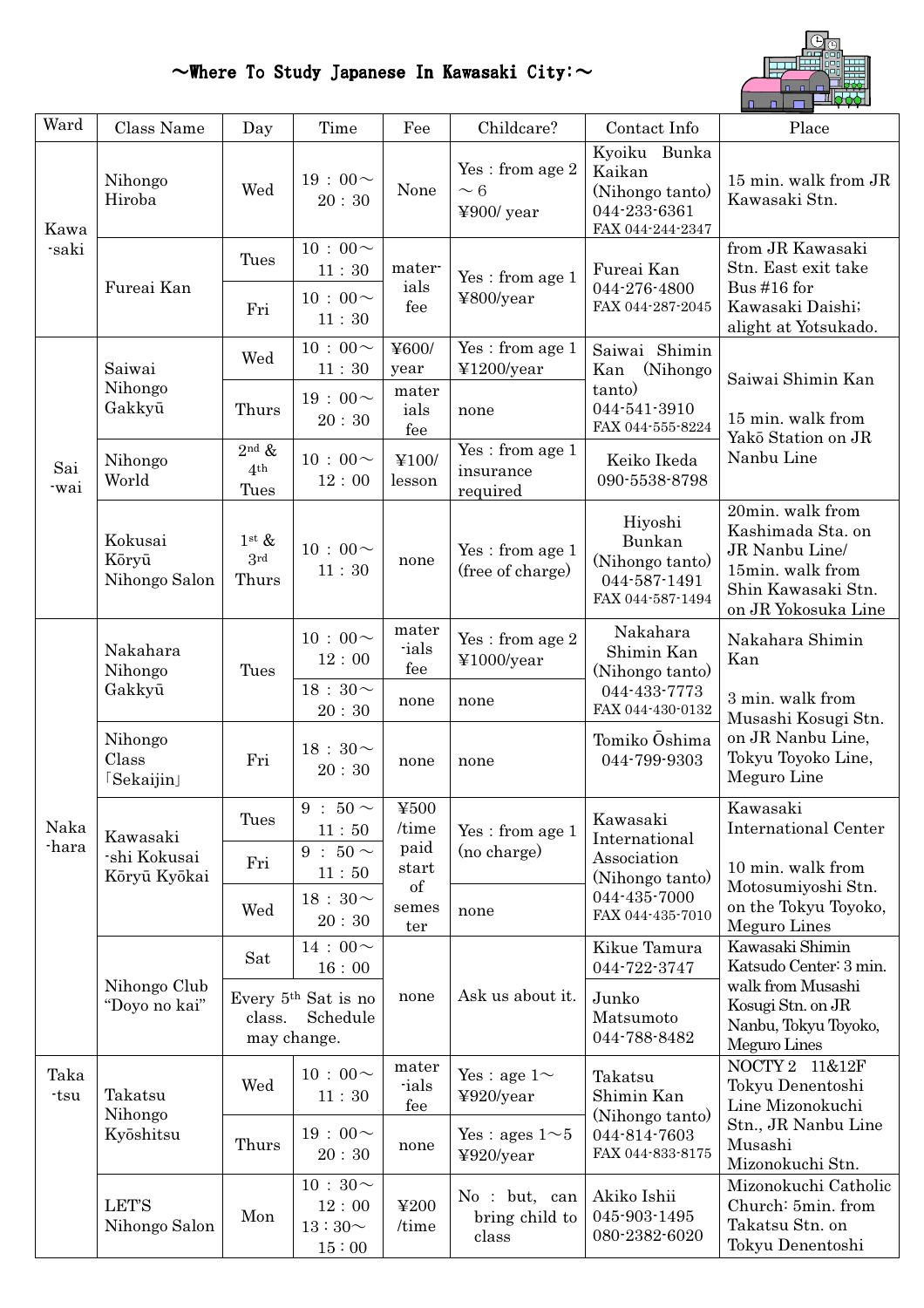|              | Tomoshibi no<br>Kai Nihongo<br>Kyōshitsu          | Sat                                        | $10:00 \sim$<br>$16$ ; $00$                      | mater<br>$-$ ials $+$<br>¥100                        | none                                         | Shunsuke<br>Takahashi<br>044-822-3067<br>090-1506-4304                       | Line, 8 min. from<br>Mizonokuchi Stn. on<br>JR Nanbu Line                                                                                                         |
|--------------|---------------------------------------------------|--------------------------------------------|--------------------------------------------------|------------------------------------------------------|----------------------------------------------|------------------------------------------------------------------------------|-------------------------------------------------------------------------------------------------------------------------------------------------------------------|
| Miya<br>-mae | Miyamae<br>Nihongo<br>Gakkyū                      | Fri                                        | $10:00 \sim$<br>12:00                            | ¥500/<br>semes<br>-ter                               | Yes: from age 1<br>¥1000/year                | Miyamae<br>Shimin Kan<br>(Nihongo tanto)<br>044-888-3911<br>FAX 044-856-1436 | 10 minute walk from<br>Miyamaedaira<br>Stn.<br>on Tokyu Denentoshi<br>Line, next to the<br>Miyamae Ward Office                                                    |
|              | Miyamae<br>Shikiji<br>Nihongo<br>Gakkyū           | Wed                                        | 19:00~<br>20:30                                  | ¥300<br>/semes<br>-ter                               | none                                         |                                                                              |                                                                                                                                                                   |
|              | Miyamaedaira<br>Nihongo<br>Kyōshitsu              | Thurs                                      | $10:00 \sim$<br>11:30                            | ¥500<br>/semes<br>-ter                               | No : but, can<br>bring child to<br>class     | Shinji Kaneko<br>044-977-2910                                                |                                                                                                                                                                   |
| Tama         | Tama Nihongo<br>Class<br>(Morning)                | Wed                                        | $10:00 \sim$<br>12:00                            | Mater<br>ials<br>fee                                 | Yes: from 6mo.<br>to preschool<br>¥1100/year | Shimin<br>Tama<br>Kan<br>(Nihongo tanto)                                     | Tama Shimin Kan:<br>min. walk<br>from<br>5 <sup>5</sup><br>Mukogokayuen Stn.<br>on the Odakyu Line,<br>10 min. walk from<br>Noborito Stn. on the<br>JR Nanbu Line |
|              | Tama Nihongo<br>Class<br>(Evening)                | Fri                                        | 19:00~<br>20:30                                  | none                                                 | none                                         | 044-935-3333<br>FAX 044-935-3398                                             |                                                                                                                                                                   |
|              | Nihongo Salon                                     | $1^{\rm st}$ &<br>3 <sup>rd</sup><br>Thurs | $10:00 \sim$<br>12:00                            | ¥300/<br>month                                       | No : but, can<br>bring child to<br>class     | Nihongo Salon<br>yokoso_nihongo<br>@yahoo.co.jp                              |                                                                                                                                                                   |
| Asao         | Asao Nihongo<br>Class                             | Thurs                                      | $10:00 \sim$<br>11:30<br>$18:30^{\sim}$<br>20:00 | none                                                 | Yes: from age 1<br>¥1000/year<br>none        | Shimin<br>Asao<br>Kan<br>(Nihongo tanto)<br>044-951-1300<br>FAX 044-951-1650 | Asao Shimin Kan:<br>from<br>min. walk<br>3<br>Shinyurigaoka<br>Stn.<br>on the Odakyu Line                                                                         |
|              | Asao<br>Nihongo<br>Suiyo<br>Class                 | Wed                                        | 18:30<br>$\thicksim$<br>20:00                    | $\operatorname{Mater}$<br>-ials<br>fee<br>only       | none                                         | Mr. Takizawa<br>080-5028-4892<br>zawy@m7.dion.<br>ne.jp                      |                                                                                                                                                                   |
|              | Nihongo<br>Asao<br>Getsuyo<br>Class               | Mon                                        | 10:00<br>$\thicksim$<br>11:30                    | Materi<br>als fee<br>$+4300$<br>per<br>semes-<br>ter | none                                         | Mr. Fuse<br>090-7808-0068<br>Mr. Nagasaki<br>044-987-2616                    |                                                                                                                                                                   |
|              | Kokusai<br>Koryu<br>Asao<br>Shinyuri<br>Kyōshitsu | Tues                                       | 18:00~<br>19:30                                  | ¥500/<br>month                                       | none                                         | 044-954-8551<br>044-989-4434<br>044-955-8041                                 | Fukushi Pal Asao<br>Shinyuri 21 Bld, 1F;<br>in front of<br>Shinyurigaoka Stn.<br>on the Odakyu Line                                                               |
|              | Kakio<br>Nihongo<br>Doyō<br>Kyōshitsu             | Sat                                        | $10:00 \sim$<br>11:30                            | none                                                 | none                                         | Ms. Maeda<br>090-8161-7828<br>Ms. Harashima<br>k_doyo@yahoo.<br>co.jp        | Asao Shōgakkō:<br>5 min. walk from<br>North Exit of Odakyu<br>Kakio Station                                                                                       |